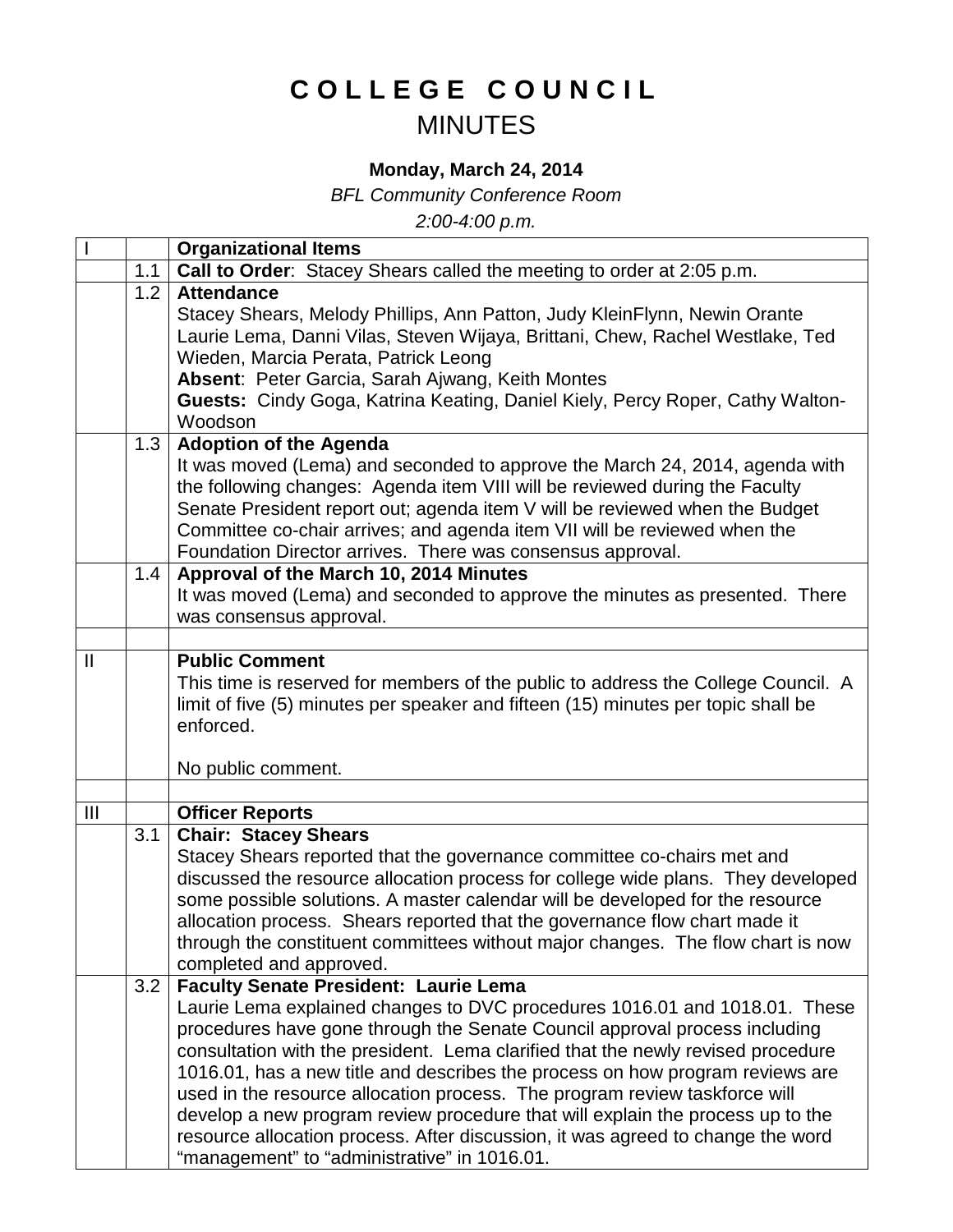|        |     | DVC Procedure 1018.01, Student Learning Outcomes, provides information on all<br>the student learning outcomes addressed.                                                                                                                                                                                                                                                                                                                                                                                                                                                                                                                                                                                                                                                                                                                                                                                                       |
|--------|-----|---------------------------------------------------------------------------------------------------------------------------------------------------------------------------------------------------------------------------------------------------------------------------------------------------------------------------------------------------------------------------------------------------------------------------------------------------------------------------------------------------------------------------------------------------------------------------------------------------------------------------------------------------------------------------------------------------------------------------------------------------------------------------------------------------------------------------------------------------------------------------------------------------------------------------------|
|        |     | Lema reported that the Senate Council has not yet met since the spring break, but<br>there are several additional college procedures on their agendas.                                                                                                                                                                                                                                                                                                                                                                                                                                                                                                                                                                                                                                                                                                                                                                          |
|        | 3.3 | <b>Classified Senate President: Ann Patton</b><br>Ann Patton reported that the Senate will hold its first meeting since the spring<br>break this Thursday, 3/27. The Council will be reviewing college wide plans.                                                                                                                                                                                                                                                                                                                                                                                                                                                                                                                                                                                                                                                                                                              |
|        | 3.4 | <b>ASDVC: Steven Wijaya</b><br>ASDVC approved funding for the April 5, 2014, More Than a Dream Conference.<br>Final nominations for the ASDVC elections have been obtained. ASDVC<br>continues to recruit students to serve on the Executive Board.                                                                                                                                                                                                                                                                                                                                                                                                                                                                                                                                                                                                                                                                             |
|        |     | It was moved (KleinFlynn) and seconded to move to agenda item VII. There was<br>consensus approval.                                                                                                                                                                                                                                                                                                                                                                                                                                                                                                                                                                                                                                                                                                                                                                                                                             |
| IV     |     | <b>Accreditation Update - Discussion</b><br>Ted Wieden reported that the college's self-evaluation report will be approximately<br>500 pages. The president has read sections IIC, IA, and IV. Becky Opsata is<br>currently working on the introduction. The document will be available for signature<br>approval at the May 12, 2014, College Council meeting.                                                                                                                                                                                                                                                                                                                                                                                                                                                                                                                                                                 |
| $\vee$ |     | 2013-2014 Annual Budget Plan - Discussion/Decision<br>Katrina Keating, co-chair of the Budget Committee was present for questions.<br>Lema explained Faculty Senate Council's concerns about the across the board<br>10% allocation to operating funds. They would like to see the money allocated to<br>the divisions, who will have conversations on how the funds will be allocated.<br>Another concern was expressed about the facilities recommendation. College<br>Council would like to know the data used to make the decision to fund restroom<br>renovation. Keating will email the information to Stacey Shears who will forward to<br>Council members. Keating explained that the Budget Committee has begun<br>conversations on more targeted funding rather than across the board<br>augmentations. A suggestion was made to ask Budget Committee about funding<br>augmentations for inter-disciplinary programs. |
|        |     | After discussion, it was moved (Lema) and seconded to accept the Budget<br>Committee report. There was consensus approval. College Council will develop a<br>process to write a report to the college president. The April 14, 2014, College<br>Council meeting will have further discussion on its report to the president.                                                                                                                                                                                                                                                                                                                                                                                                                                                                                                                                                                                                    |
| VI     |     | <b>Information Technology Plan - Information/Discussion</b><br>Daniel Kiely, Andy Kivel, Percy Roper, and Cathy Walton-Woodson attended for<br>questions. This plan is a map for technology resource allocation for the college.<br>Kiely provided an overview of the new plan. The plan was written in the new<br>college wide plan template. In addition to the definitions, introduction, and<br>research sections there are five sections for the implementation grid. A schedule<br>is also included to complete the work. The IT Committee will work to complete<br>implementation grid. One of the goals of the Tech Plan is to create a stable<br>replacement cycle for classroom projectors, labs, and computers. Suggestions for<br>changes were given. There needs to be strong language on access for disabled                                                                                                      |

Г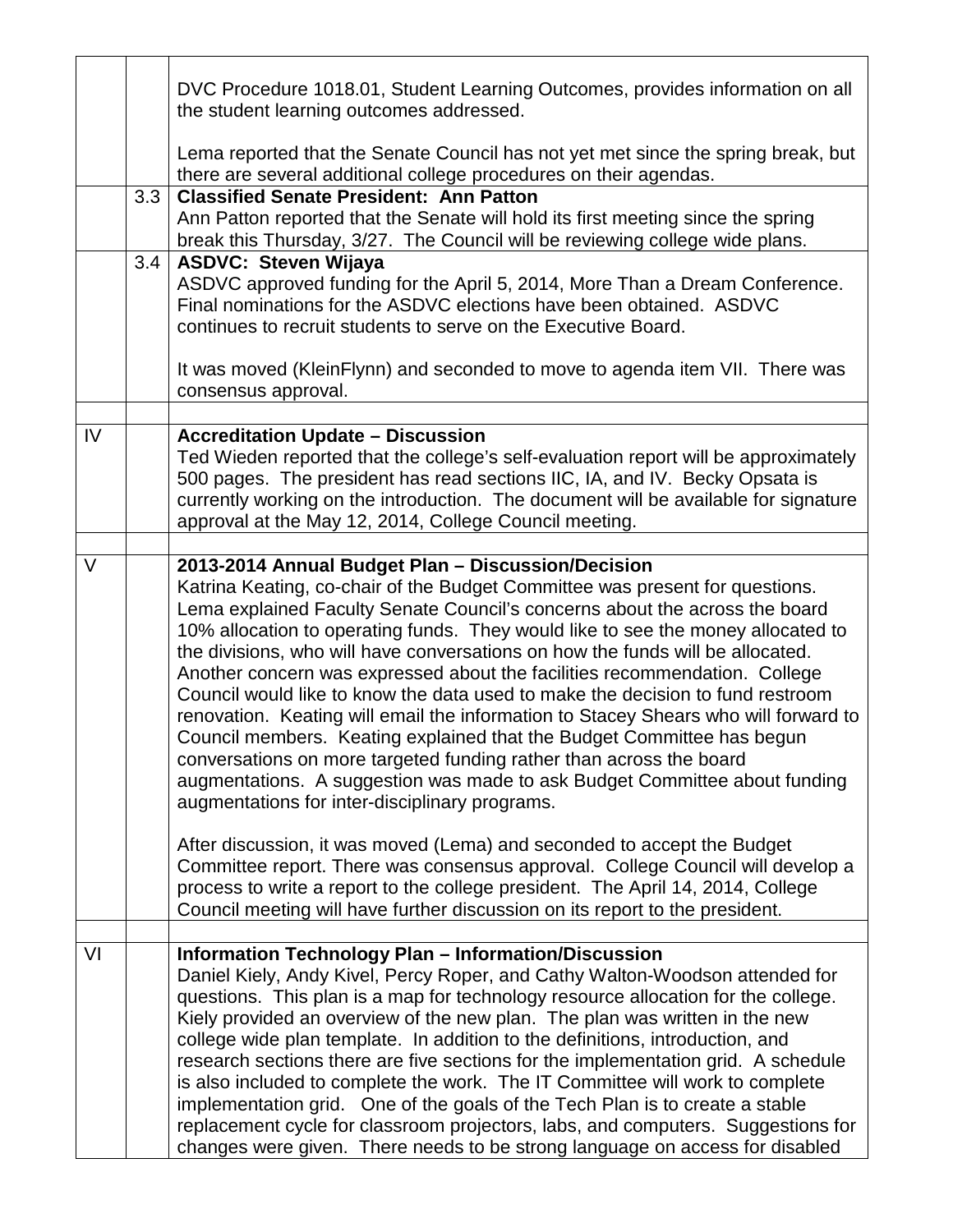|               | students. The plan will now go out for constituent feedback.                                                                                                                                                                                                                                                                                                                                                                                                                                                                                                                                                                                                                                                                                                                                                                                                                                                                                                                 |
|---------------|------------------------------------------------------------------------------------------------------------------------------------------------------------------------------------------------------------------------------------------------------------------------------------------------------------------------------------------------------------------------------------------------------------------------------------------------------------------------------------------------------------------------------------------------------------------------------------------------------------------------------------------------------------------------------------------------------------------------------------------------------------------------------------------------------------------------------------------------------------------------------------------------------------------------------------------------------------------------------|
|               |                                                                                                                                                                                                                                                                                                                                                                                                                                                                                                                                                                                                                                                                                                                                                                                                                                                                                                                                                                              |
| VII           | <b>DVC Procedures For Discussion/Decision</b><br>1015.01, Grant Proposal Approval Process<br>Cindy Goga was present for questions. College Council suggested<br>changes were made to the document. A further suggestion was given to<br>include both the vice president of instruction's and vice president of student<br>service's signatures on the application document. It was moved (Wieden)<br>and seconded to approve the procedure Grant Proposal Approval Process<br>with the changes as noted. There was consensus approval. The title of the<br>application form will be consistent with the title in the procedure.<br>While Cindy Goga was still in attendance, it was moved (Lema) and<br>seconded to begin discussion on procedure 5106.01. There was<br>consensus approval.<br>2045.01, Smoking Restrictions<br>Shears explained that Faculty Senate Student Services Committee is<br>currently discussing the procedure. It was moved (Wieden) and seconded |
|               | to postpone discussion until it comes through the Faculty Senate Student<br>Services Committee. There was consensus approval.<br>5106.01, Serving Alcoholic Beverages at College Activities<br>$\bullet$<br>As there is a District business procedure, 6.05, on serving alcoholic<br>beverages at college activities, Shears asked to delete this procedure. It<br>was moved (Lema) and seconded to eliminate 5106.01 and follow the<br>District business procedure 6.05, Alcoholic Beverages. There was<br>consensus approval.                                                                                                                                                                                                                                                                                                                                                                                                                                              |
|               | At this point, Katrina Keating was in attendance. It was moved and<br>seconded to address the Budget Committee Report next on the agenda.<br>There was consensus approval.                                                                                                                                                                                                                                                                                                                                                                                                                                                                                                                                                                                                                                                                                                                                                                                                   |
| VIII          | <b>DVC Procedures for Information</b><br>1016.01, Program Review's Use in Resource Allocation Process<br>1018.01, Student Learning Outcomes & Achievement<br>Addressed in agenda item 3.2, Faculty Senate President Report.                                                                                                                                                                                                                                                                                                                                                                                                                                                                                                                                                                                                                                                                                                                                                  |
| VIII          | <b>Brown Act Discussion</b><br>Shears shared that College Council now needs to function as a Brown Act<br>Committee. The voting process will need to change to use "yea", "nay", and<br>"abstentions". A request was made to see the legal opinion about the change and<br>to know what other committees are now also required to act within Brown Act<br>guidelines.                                                                                                                                                                                                                                                                                                                                                                                                                                                                                                                                                                                                        |
| $\mathsf{IX}$ | <b>Innovation Ideas</b><br>There were no innovation suggestions today.                                                                                                                                                                                                                                                                                                                                                                                                                                                                                                                                                                                                                                                                                                                                                                                                                                                                                                       |
| X             | <b>Future Agenda Items</b>                                                                                                                                                                                                                                                                                                                                                                                                                                                                                                                                                                                                                                                                                                                                                                                                                                                                                                                                                   |
|               | Developmental Education Master Plan                                                                                                                                                                                                                                                                                                                                                                                                                                                                                                                                                                                                                                                                                                                                                                                                                                                                                                                                          |
|               | <b>Student Equity Plan</b>                                                                                                                                                                                                                                                                                                                                                                                                                                                                                                                                                                                                                                                                                                                                                                                                                                                                                                                                                   |